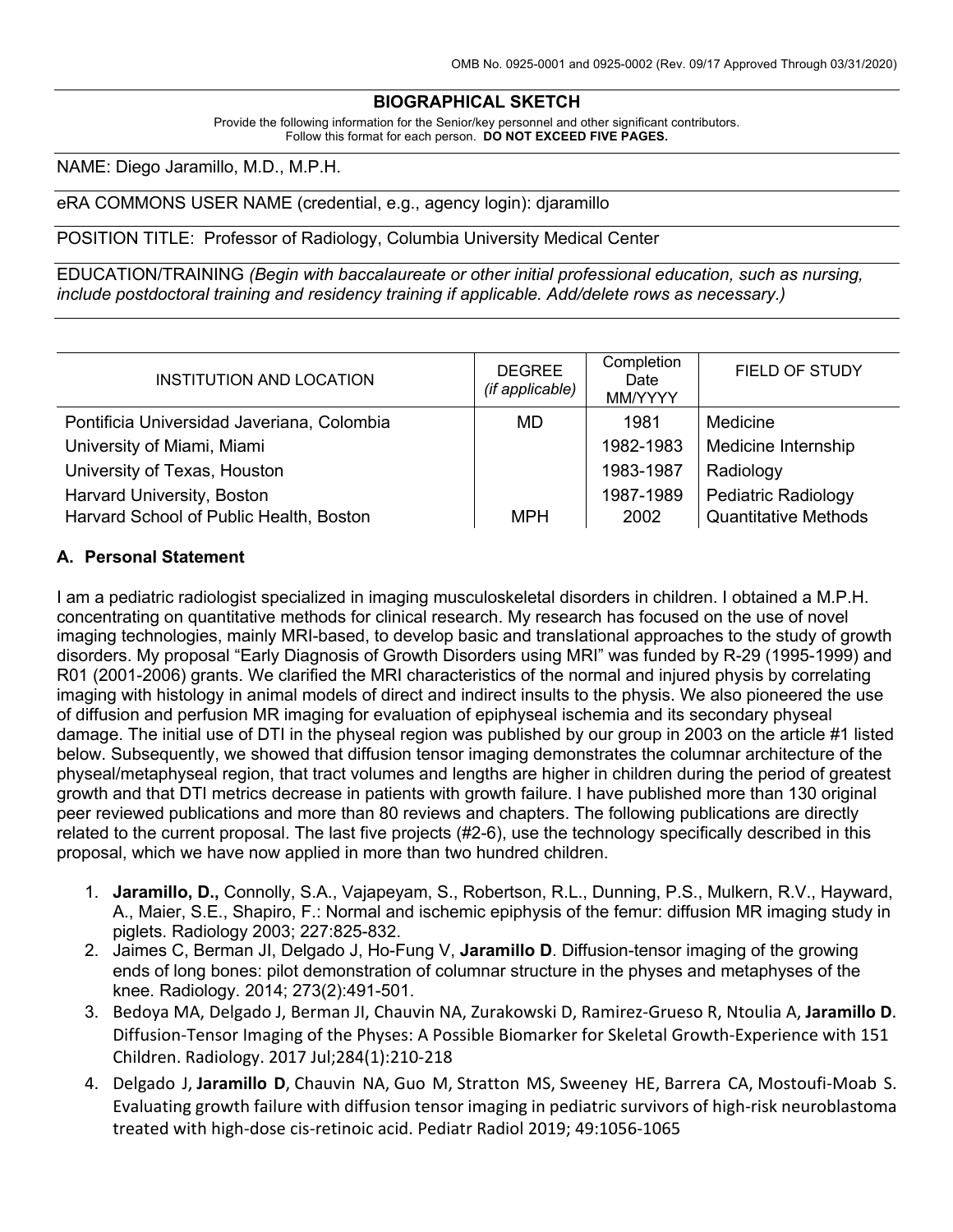- 5. Barrera CA, Bedoya MA, Delgado JA, Berman JI, Chauvin NA, Edgar JC, **Jaramillo D.** Correlation between diffusion tensor imaging parameters of the distal femoral physis and adjacent metaphysis, and subsequent adolescent growth. Pediatr Radiol 2019; 49:1191-1200
- 6. Duong PT, Mostoufi-Moab S, Garcia del Olmo JM, Jaimes J, Delgado J, **Jaramillo D.** Imaging Biomarkers of the Physis: Cartilage Volume on MR Imaging vs. Tract Volume and Length on Diffusion Tensor Imaging. Submitted for publication, Pediatr Radiol

## **B. Positions and Honors**

## **Professional Positions**:

1989 to 1991 Assistant in Radiology, Massachusetts General Hospital, Boston, Massachusetts 1990 to 1992 Instructor in Radiology, Harvard Medical School, Boston, Massachusetts 1991 to 2000 Radiologist, Children's Hospital, Boston, Massachusetts 1992 to 1997 Assistant Professor of Radiology, Harvard Medical School, Boston, Massachusetts 1997 to 2004 Associate Professor of Radiology, Harvard Medical School, Boston, Massachusetts 1999 to 2000 Chief, Division of Pediatric Research, Children's Hospital, Boston Massachusetts 2000 to 2004 Chief, Division of Pediatric Radiology, Massachusetts General Hospital, Boston, Massachusetts 2004-15 Professor of Radiology, Univ. of Pennsylvania School of Medicine, Philadelphia, Pennsylvania 2004-15 Radiologist-in-Chief and Van Alen Chair, Children's Hospital of Philadelphia, Philadelphia, PA 2015-16 Professor and Associate Chair of Radiology, Stanford University School of Medicine 2016- Adjunct Professor of Radiology, Stanford University School of Medicine 2016 President, Society for Pediatric Radiology 2017 Chair, Board of Directors, Society for Pediatric Radiology 2018- Professor of Radiology, Columbia University Medical Center

## **Editorial Boards**

2008-15 Deputy Editor, Pediatric Imaging, Journal of Magnetic Resonance Imaging 2008 Editorial Board, Colombian Journal of Radiology (Revista Colombiana de Radiologia) 2010-16 Editorial Board, Radiology, Associate Editor for Pediatric Imaging

2011- Editorial Board, Pediatric Radiology

# **Membership in Review Panels**

Diagnostic Study Section Member Special Emphasis Panel/Initial Review Group 2004/10 ZRG June 10, 2004 Medical Bone Imaging Special Emphasis Panel. ZRG1 SBIB February 7, 2005 Biomedical Imaging and Imaging Technology Special Emphasis Panel 2005/10 ZGRB1 June 7, 2005 Center for Scientific Review Special Emphasis Panel; ZRG1 SBIB-S (90) February 8, 2006 Center for Scientific Review Special Emphasis Panel; ZRG1 SBIB-S (02) February 8, 2006;

## **Honors**

| 1993      | Magna Cum Laude Award, Society for Magnetic Resonance Imaging                                 |
|-----------|-----------------------------------------------------------------------------------------------|
| 1993-95   | Scholar Award, Radiological Society of North America                                          |
| 1995      | John Caffey Award for best research paper, Society for Pediatric Radiology                    |
| 1991,2001 | Lawrence L. Robbins & Jack Wittenberg Teaching Awards, Massachusetts Gen. Hospital            |
| 2004      | Medical Student Teaching Award in Radiology, Harvard Medical School                           |
| 2010      | "A una obra" – Highest award given to a radiologist by the Colombian Radiological Association |
| 2014      | Pioneer Award of the Society for Pediatric Radiology                                          |

# **C. Contribution to Science**

# **Complete List of Published Works:**

http://www.ncbi.nlm.nih.gov/sites/myncbi/1Pes8HFK20A5j/bibliography/48090468/public/?sort=date&direction= ascending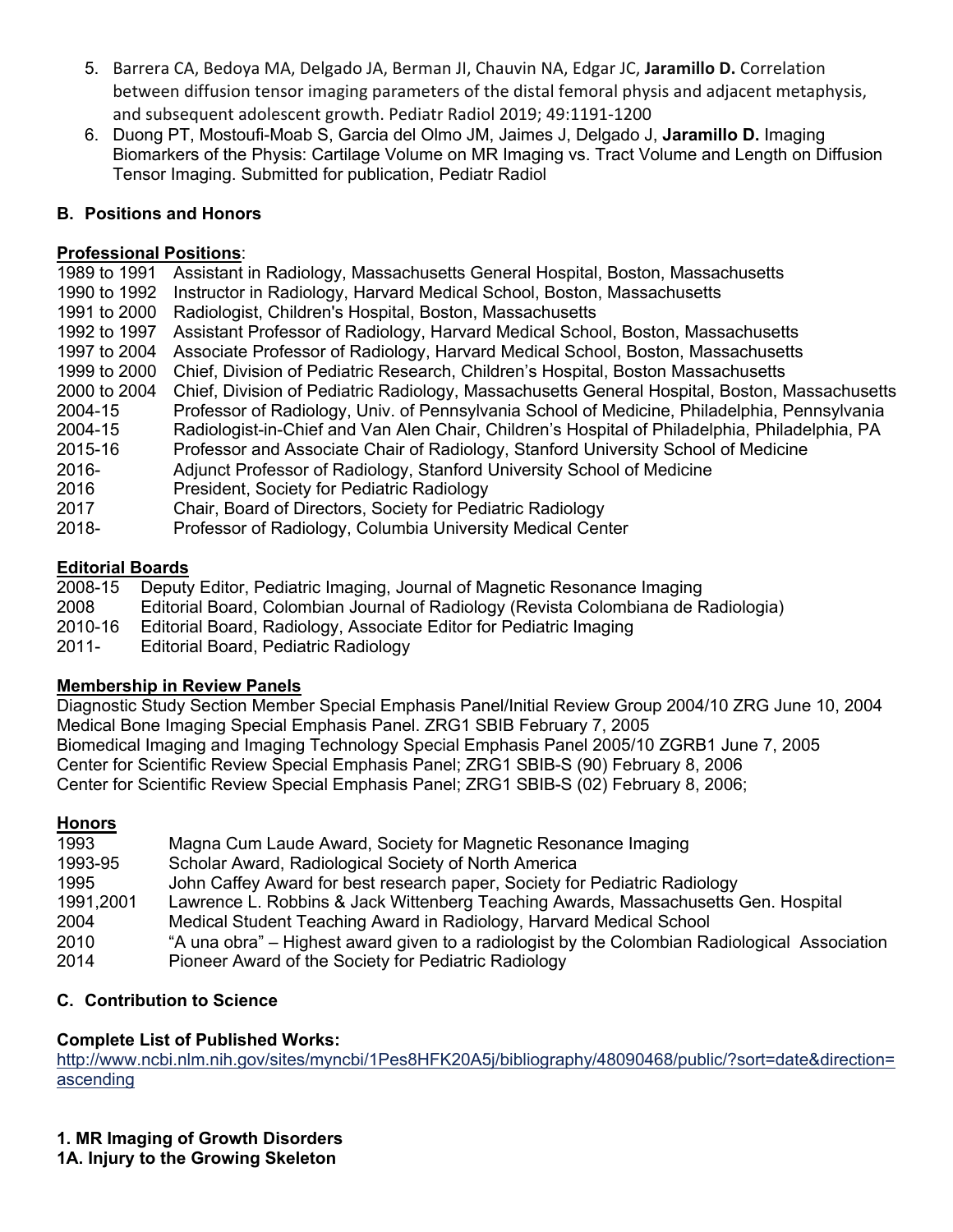The physis is a structure that is easily identifiable by MR imaging (MRI), and we defined that disorders of growth become apparent on MRI earlier than they are radiographically or clinically. I was the principal investigator in the research. We found that MRI can identify direct injuries to the physis, either due to trauma or infection, and help predict whether there is a risk of subsequent focal physeal closure, and therefore shortening and deformity. MRI can also show indirect injuries to the physis, either from ischemia or other insults such as radiation. These insults lead to physeal disorganization and to altered endochondral ossification with cartilage remaining in the metaphysis. Rickets also results in cartilage in the metaphysis and is well defined by MRI. This work has led to imaging protocols of the physis and physeal disorderswhich have now become standard.

- a. **Jaramillo, D.,** Shapiro, F., Hoffer, F.A., Winalski, C.S., Koskinen, M.F., Frasso, R., Johnson, A.: Posttraumatic growth-plate abnormalities: MR imaging of bony-bridge formation in rabbits. Radiology 1990; 175:767-773.
- b. **Jaramillo, D.,** Hoffer, F.A., Shapiro, F., Rand, F.: MR imaging of fractures of the growth plate. AJR American Journal of Roentgenology 1990; 155:1261-1265.
- c. **Jaramillo, D.,** Laor, T., Zaleske, D.J.: Indirect trauma to the growth plate: results of MR imaging after epiphyseal and metaphyseal injury in rabbits. Radiology 1993; 187:171-178.
- d. Ecklund, K., **Jaramillo, D**.: Patterns of premature physeal arrest: MR imaging of 111 children. AJR American Journal of Roentgenology 2002; 178:967-972.

## **1B. Imaging of Normal and Abnormal Vascularity of the Growing Skeleton**

Given that ischemia is a common source of growth disorders, it is important to evaluate the vascularity of the epiphysis, the area adjacent to the joint that supplies the vascularity to the physis. The epiphysis is initially cartilaginous and then becomes progressively bony as the epiphyseal ossification center grows. I was the principal investigator in the research. We identified that perfusion of the cartilaginous epiphysis can be detected with gadolinium enhanced MRI. Gadolinium (Gd) leaks from the vessels into canals that supply the epiphyseal cartilage, and finally diffuses into the cartilage. We demonstrated that in a piglet model of hip ischemia due to hyperabduction cartilaginous ischemia is detectable after Gd administration, and that similar changes can be seen in children treated with abduction for hip dysplasia. Using dynamic MRI, we also showed that the metaphyseal spongiosa and the cambium layer of the periosteum are the most vascularized regions in the growing skeleton. These principles are now used routinely in imaging of epiphyseal disorders, particularly ischemia.

- a. **Jaramillo, D.,** Villegas-Medina, O.L., Doty, D.K., Dwek, J.R., Ransil, B.J., Mulkern, R.V., Shapiro, F: Gadolinium-enhanced MR imaging demonstrates abduction-caused hip ischemia and its reversal in piglets. John Caffey Award Paper. AJR Am J Roentgenol. 1996; 166:879-887.
- b. **Jaramillo, D.,** Villegas-Medina, O., Laor, T., Shapiro, F., Millis, M.B.: Gadolinium-enhanced MR imaging of pediatric patients after reduction of dysplastic hips: assessment of femoral head position, factors impeding reduction, and femoral head ischemia. AJR Am J Roentgenol.
- c. **Jaramillo, D.,** Villegas-Medina, O.L., Doty, D.K., Rivas, R., Strife, K., Dwek, J.R., Mulkern, R.V., Shapiro, F.: Age-related vascular changes in the epiphysis, physis, and metaphysis: normal findings on gadolinium-enhanced MRI of piglets. AJR American Journal of Roentgenology 2004; 182:353-360.
- d. Bedoya MA, Jaimes C, Khrichenko D, Delgado J, Dardzinski BJ, **Jaramillo D.** Dynamic gadoliniumenhanced MRI of the proximal femur: Preliminary experience in normal Children. AJR Am J Roentgenol. 2014 Oct; 203(4): W440-6.

## **2. MR Imaging of Cartilage**

Considerable advances have been made in recent years in the evaluation of cartilage structure using MR techniques. T2 and T2\* reflect primarily collagen and water content, T1-rho reflects mainly proteoglycan content, and ultrashort TE evaluates the deep layers of the cartilage. In collaboration with Drs. Burstein, Gray and Kim, our work worked on the early implementation of delayed Gadolinium enhanced MR Imaging of Cartilage (dGEMRIC) that selectively evaluates glycosaminoglycan content and fixed charge density. We identified early changes in the hips of older adolescents and young adults with hip dysplasia, that preceeded the radiographic loss of cartilage thickness. We also evaluated whether this technique was feasible in epiphyseal cartilage, and identified the different patterns of zonal enhancement in the growing skeleton in a piglet model. dGEMRIC imaging has become a widely used technique for evaluation of early damage to the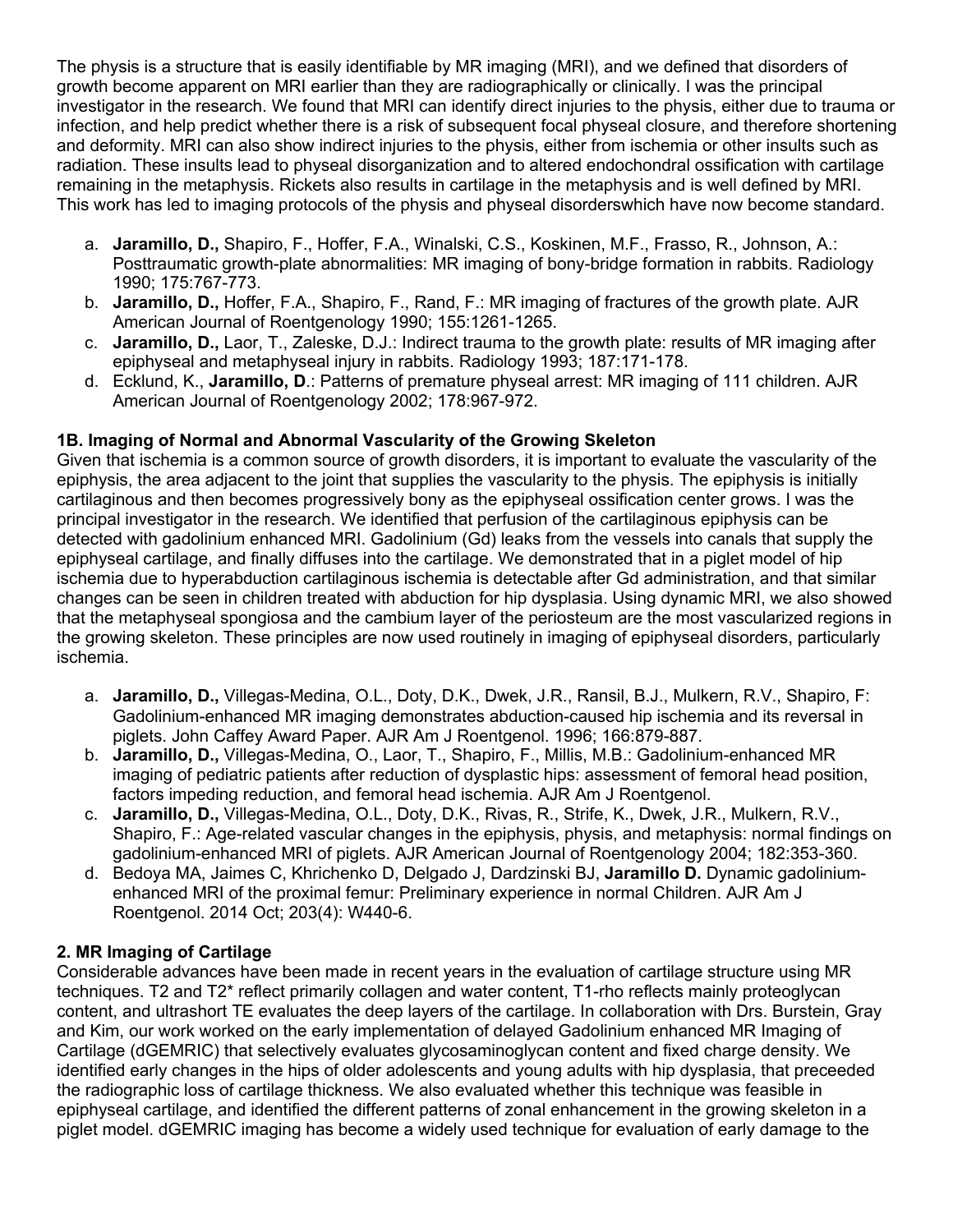cartilage in children and young adults, particularly in hip disorders such as hip dysplasia and femoro-acetabular impingement.

- a. Varich, L.J., Laor, T., **Jaramillo, D.:** Normal maturation of the distal femoral epiphyseal cartilage: agerelated changes at MR imaging. Radiology 2000; 214:705-709.
- b. Burstein, D., Velyvis, J., Scott, K.T., Stock, K.W., Kim, Y.J., **Jaramillo, D.,** Boutin, R.D., Gray, M.L.: Protocol issues for delayed Gd (DTPA)(2-)-enhanced MRI (dGEMRIC) for clinical evaluation of articular cartilage. Magnetic Resonance in Medicine 2001; 45:36-41.
- c. Kim, Y.J., **Jaramillo, D.,** Millis, M.B., Gray, M.L., Burstein, D.: Assessment of early osteoarthritis in hip dysplasia with delayed gadolinium-enhanced magnetic resonance imaging of cartilage. Journal of Bone and Joint Surgery American 2003; 85-A: 1987-1992.
- d. Menezes N.M, Olear E.A., Li X., Connolly S.A., Zurakowski D., Foley M., Shapiro F., **Jaramillo D.** Gadolinium-enhanced MR images of the growing piglet skeleton: ionic versus nonionic contrast agent. Radiology. 2006; 239: 406-14.
- e. Chu CR, Fortier LA, Williams A, Payne KA, McCarrel TM, Bowers ME, **Jaramillo D.** Minimally Manipulated Bone Marrow Concentrate Compared with Microfracture Treatment of Full-Thickness Chondral Defects: A One-Year Study in an Equine Model. J Bone Joint Surg Am. 2018 Jan 17;100(2):138- 146.

## **3. Imaging of Normal and Abnormal Pediatric Bone Marrow**

Marrow transformation occurs in a predictable pattern in children. The skeleton initially is composed entirely of hematopoietic marrow and subsequently becomes fatty. This happens in a predictable pattern: epiphyses, then diaphysis and finally metaphyses. It is important to characterize the relative concentrations of marrow in the skeleton, both qualitatively and quantitatively, in order to differentiate normal marrow from disease and to evaluate the impact of marrow composition on several therapies. I worked with Dr. Mulkern in the quantitative evaluation of the marrow using spectroscopy. I was also the principal investigator in several studies which mapped the age-related changes of the marrow in different bones of the body. Finally, we have done a prospective study in patients with Gaucher using proton spectroscopy in order to determine the fraction of fat in the marrow as a manifestation of response to enzymatic therapy. This is a novel application of proton spectroscopy for this condition. It comes at a time when treatment of Gaucher is being transformed by the use of ceramide analogue inhibitor of glucosylceramide synthase, and it will likely be used in this context.

- a. Mulkern, R.V., Meng, J., Oshio, K., Guttmann, C.R., **Jaramillo, D.:** Bone marrow characterization in the lumbar spine with inner volume spectroscopic CPMG imaging studies. Journal of Magnetic Resonance Imaging 1994: 4; 585-589.
- b. Mulkern, R.V., Meng, J., Bowers, J.L., Oshio, K., Zuo, C., Li, H., Kraft, R.A., Williamson, D.S., **Jaramillo, D.:** In vivo bone marrow lipid characterization with line scan Carr-Purcell-Meiboom-Gill proton spectroscopic imaging. Magnetic Resonance Imaging 1997; 15:823-837.
- c. Laor T, **Jaramillo D**. MR imaging insights into skeletal maturation: what is normal? Radiology. 2009 Jan; 250(1):28-38.
- d. **Jaramillo D.,** Bedoya MA, Wang DJ, Pena AH, Delgado J, Jaimes C, Ho-Fung V, Kaplan P. Quantification of bone marrow involvement in treated Gaucher disease with proton MR Spectroscopy: correlation with bone marrow MRI scores and clinical status. AJR Am J Roentgenol. 2015 Jun; 204(6):1296-302.

## **4. Imaging of Skeletal Disorders in the Fetus**

Fetal skeletal imaging has lagged behind other areas of fetal imaging, in part because of limited understanding of the normal appearance of the structures in the fetus and the imaging characteristics of the fetal skeleton. I was the principal investigator in a study of fetal pigs in which we demonstrated the normal prenatal skeletal development on MRI. We also demonstrated how low dose CT could be superior to ultrasound to show severe skeletal abnormalities in the fetus. Our CT protocols are now used in most fetal centers in the United States. Finally, Dr. Victoria and I showed that fetal imaging at 3T is safe and provides superior anatomic information to imaging at 1.5T. We started the widespread use of 3T fetal imaging and now fetal 3T imaging has become common practice. Our group continues to evaluate the sonographic and MR features of skeletal development.